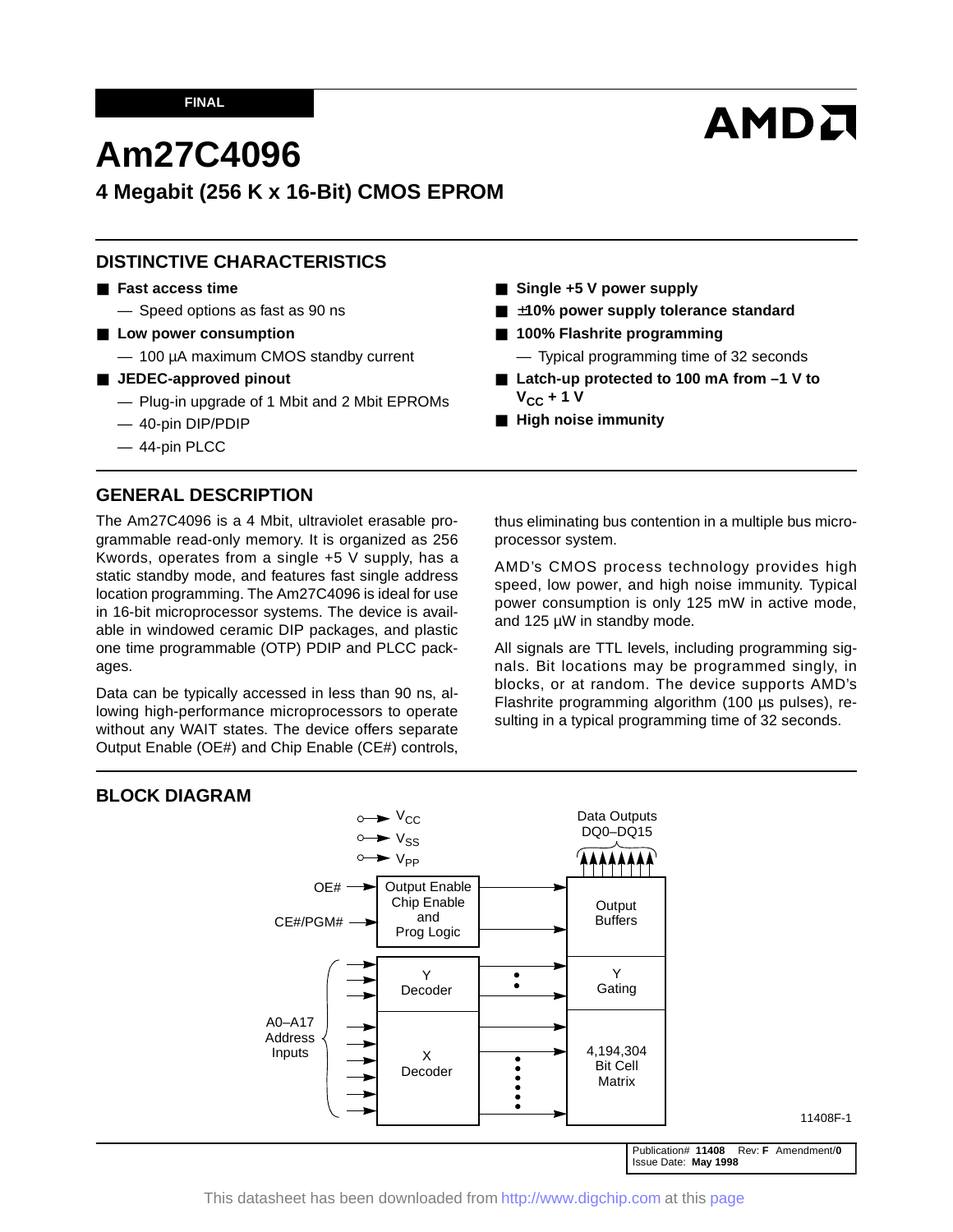## **PRODUCT SELECTOR GUIDE**

| <b>Family Part Number</b> | Am27C4096                       |     |        |        |        |        |        |
|---------------------------|---------------------------------|-----|--------|--------|--------|--------|--------|
| <b>Speed Options</b>      | $V_{\text{CC}} = 5.0 V \pm 5\%$ | -95 | -105   |        |        |        | $-255$ |
|                           | $V_{CC}$ = 5.0 V $\pm$ 10%      |     | $-100$ | $-120$ | $-150$ | $-200$ |        |
| Max Access Time (ns)      |                                 | 90  | 100    | 120    | 150    | 200    | 250    |
| CE# (E#) Access (ns)      |                                 | 90  | 100    | 120    | 150    | 200    | 250    |
| OE# (G#) Access (ns)      |                                 | 50  | 50     | 50     | 65     | 75     | 75     |

#### **CONNECTION DIAGRAMS**

#### **Top View**



**DIP** PLCC  $\sqrt{\text{CE#}}$  (E#)/PGM# (P#) CE# (E#)/PGM# (P#) DU (Note 2) DQ15 DQ13 DQ14 VPP  $V_{CC}$ A16 A17 A14 A15 6 5 4 3 2 1 44 43 42 41 40  $DQ12$ 39  $\overline{\phantom{a}}$  A13 7  $DQ11$ 8 38  $\Box$  A12  $DQ10$ 9 37 A11  $DQ9$ 10 36  $\Box$  A10  $D$ Q8 $\Box$ 35  $\Box$  A9 11  $V_{SS}$  $\sqrt{ }$ 12 34  $V_{SS}$  $NC$ 13 33  $\Box$  NC DQ7 $\Box$ 14 32  $\Box$  A8  $DQ6$ 15 31  $\Box$  A7 DQ5 16 30  $\Box$  A6  $DQ4$ 29  $\Box$  A5 17 18 19 20 21 22 23 24 25 26 27 28  $\overline{a}$  $OE# (GH)$ DQ0 DU (Note 2)  $\overline{A}$  $A2$ A3  $A4$  $\overline{\mathbf{z}}$ ខ្ព<br>ខ្ព 11408F-3

#### **Notes:**

- 1. JEDEC nomenclature is in parenthesis.
- 2. Don't use (DU) for PLCC.

#### **PIN DESIGNATIONS**

| A0-A17                        | = Address Inputs                               |
|-------------------------------|------------------------------------------------|
| CE# (E#)<br><b>PGM#/ (P#)</b> | $=$ Chip Enable Input/<br>Program Enable Input |
| DQ0-DQ15                      | = Data Input/Outputs                           |
| OE# (G#)                      | = Output Enable Input                          |
| $V_{CC}$                      | $=$ V <sub>CC</sub> Supply Voltage             |
| $V_{\mathsf{PP}}$             | = Program Voltage Input                        |
| $V_{SS}$                      | $=$ Ground                                     |
|                               |                                                |

#### **LOGIC SYMBOL**



11408F-2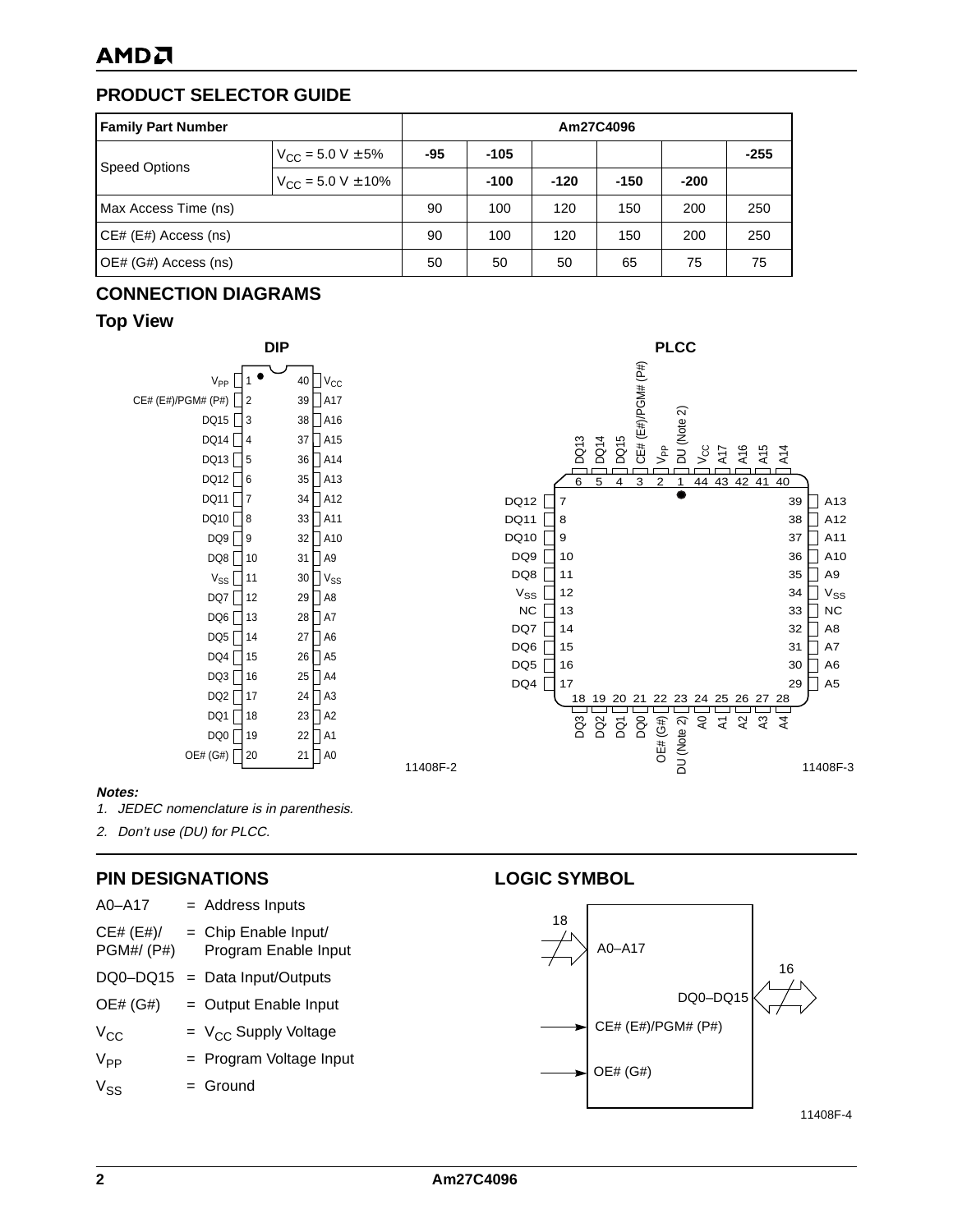#### **ORDERING INFORMATION**

## **UV EPROM Products**

AMD standard products are available in several packages and operating ranges. The order number (Valid Combination) is formed by a combination of the following:



4 Megabit (256 K x 16-Bit) CMOS UV EPROM

|                                                | <b>Valid Combinations</b> |
|------------------------------------------------|---------------------------|
| AM27C4096-95<br>$V_{CC}$ = 5.0 V $\pm$ 5%      | DC, DCB                   |
| AM27C4096-100                                  |                           |
| AM27C4096-105<br>$V_{CC}$ = 5.0 V $\pm$ 5%     | DC, DCB, DI, DIB          |
| AM27C4096-120                                  |                           |
| AM27C4096-150                                  | DC, DCB, DE, DEB, DI, DIB |
| AM27C4096-200                                  |                           |
| AM27C4096-255<br>$V_{\rm CC}$ = 5.0 V $\pm$ 5% | DC, DCB, DI, DIB          |

#### **Valid Combinations**

Valid Combinations list configurations planned to be supported in volume for this device. Consult the local AMD sales office to confirm availability of specific valid combinations and to check on newly released combinations.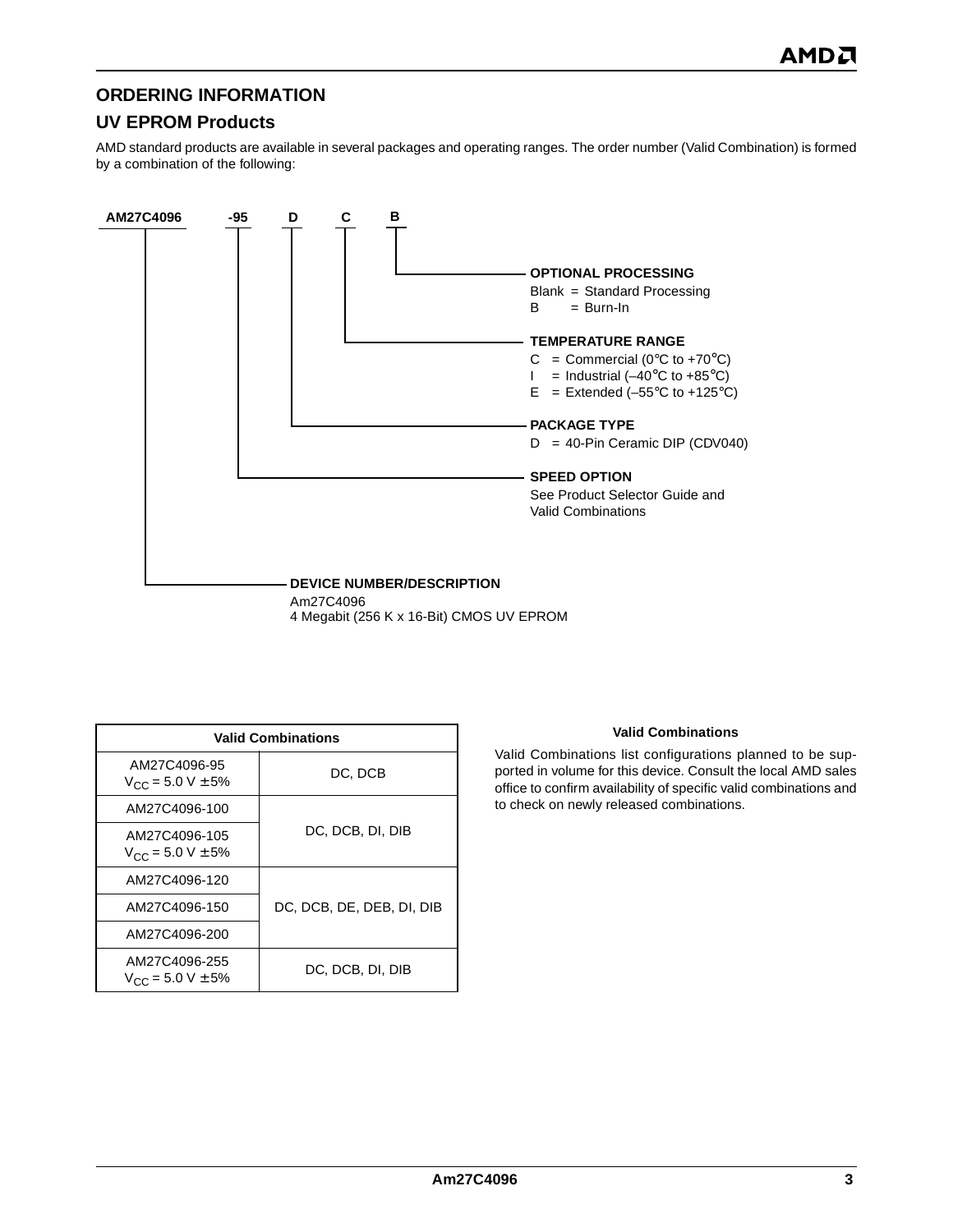#### **ORDERING INFORMATION**

#### **OTP EPROM Products**

AMD standard products are available in several packages and operating ranges. The order number (Valid Combination) is formed by a combination of the following:



4 Megabit (256 K x 16-Bit) CMOS OTP EPROM

|                                                | <b>Valid Combinations</b> |  |  |  |  |  |
|------------------------------------------------|---------------------------|--|--|--|--|--|
| AM27C4096-105<br>$V_{CC}$ = 5.0 V $\pm$ 5%     | PC, JC                    |  |  |  |  |  |
| AM27C4096-120                                  |                           |  |  |  |  |  |
| AM27C4096-150                                  |                           |  |  |  |  |  |
| AM27C4096-200                                  | PC, PI, JC, JI            |  |  |  |  |  |
| AM27C4096-255<br>$V_{\rm CC}$ = 5.0 V $\pm$ 5% |                           |  |  |  |  |  |

#### **Valid Combinations**

Valid Combinations list configurations planned to be supported in volume for this device. Consult the local AMD sales office to confirm availability of specific valid combinations and to check on newly released combinations.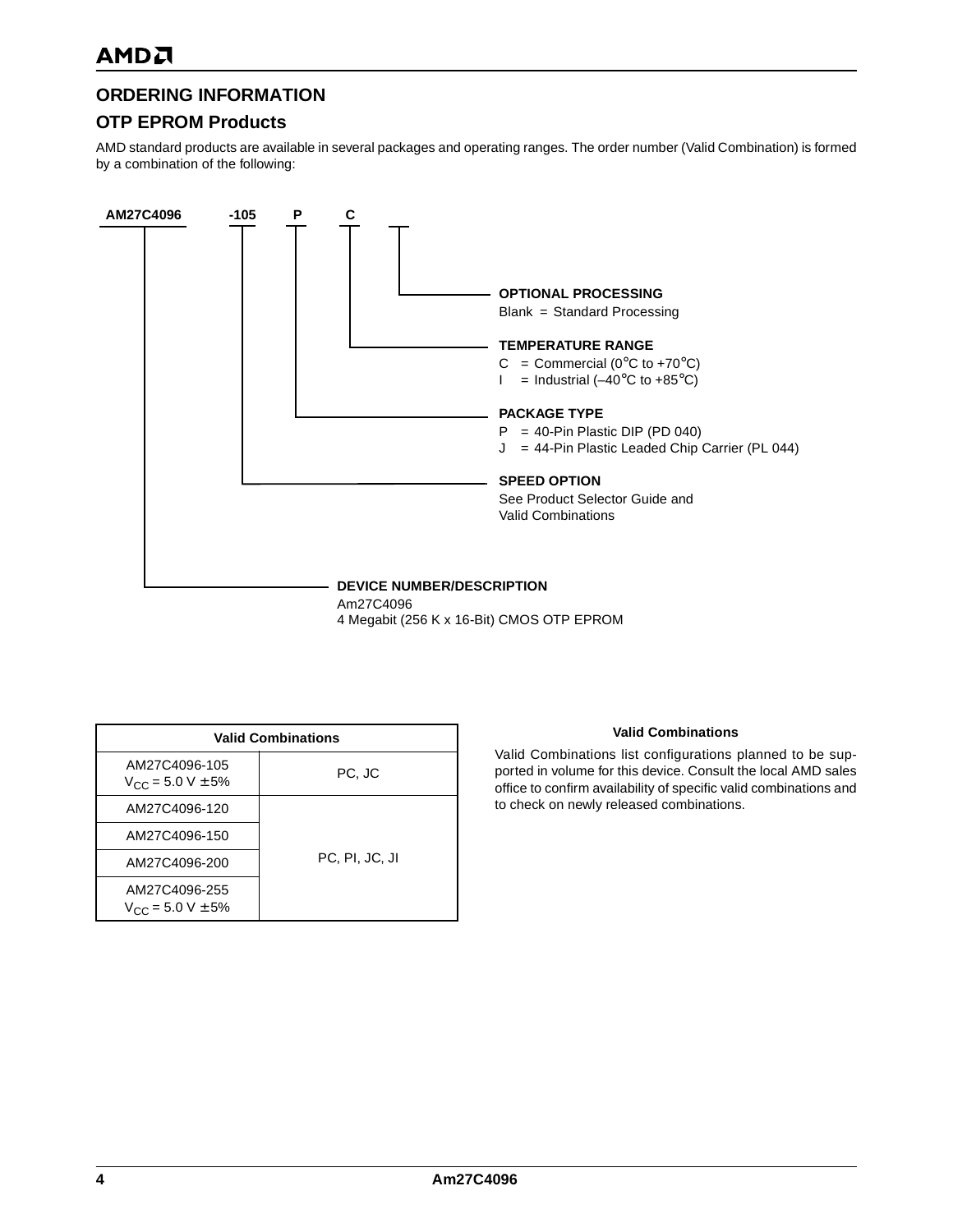#### **FUNCTIONAL DESCRIPTION**

#### **Device Erasure**

In order to clear all locations of their programmed contents, the device must be exposed to an ultraviolet light source. A dosage of 15 W seconds/cm<sup>2</sup> is required to completely erase the device. This dosage can be obtained by exposure to an ultraviolet lamp—wavelength of 2537 Å—with intensity of 12,000  $\mu$ W/cm<sup>2</sup> for 15 to 20 minutes. The device should be directly under and about one inch from the source, and all filters should be removed from the UV light source prior to erasure.

Note that all UV erasable devices will erase with light sources having wavelengths shorter than 4000 Å, such as fluorescent light and sunlight. Although the erasure process happens over a much longer time period, exposure to any light source should be prevented for maximum system reliability. Simply cover the package window with an opaque label or substance.

#### **Device Programming**

Upon delivery, or after each erasure, the device has all of its bits in the "ONE", or HIGH state. "ZEROs" are loaded into the device through the programming procedure.

The device enters the programming mode when 12.75  $V \pm 0.25$  V is applied to the V<sub>PP</sub> pin, and CE#/PGM# is at  $V_{IL}$  and OE# is at  $V_{IH}$ .

For programming, the data to be programmed is applied 16 bits in parallel to the data pins.

The flowchart in the Programming section (Section 5, Figure 5-1) shows AMD's Flashrite algorithm. The Flashrite algorithm reduces programming time by using a 100 µs programming pulse and by giving each address only as many pulses to reliably program the data. After each pulse is applied to a given address, the data in that address is verified. If the data does not verify, additional pulses are given until it verifies or the maximum pulses allowed is reached. This process is repeated while sequencing through each address of the device. This part of the algorithm is done at  $V_{CC} = 6.25$  V to assure that each EPROM bit is programmed to a sufficiently high threshold voltage. After the final address is completed, the entire EPROM memory is verified at  $V_{CC} = V_{PP} =$ 5.25 V.

Please refer to Section 5 for additional programming information and specifications.

#### **Program Inhibit**

Programming different data to multiple devices in parallel is easily accomplished. Except for CE#/PGM#, all like inputs of the devices may be common. A TTL low-level program pulse applied to one device's CE#/ PGM# input with  $V_{PP}$  = 12.75 V  $\pm$  0.25 V and OE# HIGH will program that particular device. A high-level CE#/PGM# input inhibits the other devices from being programmed.

#### **Program Verify**

A verification should be performed on the programmed bits to determine that they were correctly programmed. The verify should be performed with OE# at  $V_{II}$ , CE#/ PGM# at  $V_{IH}$ , and  $V_{PP}$  between 12.5 V and 13.0 V.

#### **Autoselect Mode**

The autoselect mode provides manufacturer and device identification through identifier codes on DQ0– DQ7. This mode is primarily intended for programming equipment to automatically match a device to be programmed with its corresponding programming algorithm. This mode is functional in the 25 $\degree$ C  $\pm$  5 $\degree$ C ambient temperature range that is required when programming the device.

To activate this mode, the programming equipment must force  $V_H$  on address line A9. Two identifier bytes may then be sequenced from the device outputs by toggling address line A0 from  $V_{IL}$  to  $V_{IH}$  (that is, changing the address from 00h to 01h). All other address lines must be held at  $V_{II}$  during the autoselect mode.

Byte 0 (A0 =  $V_{II}$ ) represents the manufacturer code, and Byte 1 (A0 =  $V_{H}$ ), the device identifier code. Both codes have odd parity, with DQ7 as the parity bit.

#### **Read Mode**

To obtain data at the device outputs, Chip Enable (CE#/ PGM#) and Output Enable (OE#) must be driven low. CE#/PGM# controls the power to the device and is typically used to select the device. OE# enables the device to output data, independent of device selection. Addresses must be stable for at least  $t_{\text{ACC}}-t_{\text{OE}}$ . Refer to the Switching Waveforms section for the timing diagram.

#### **Standby Mode**

The device enters the CMOS standby mode when CE#/PGM# is at  $V_{CC} \pm 0.3$  V. Maximum  $V_{CC}$  current is reduced to 100 µA. The device enters the TTL-standby mode when CE#/PGM# is at  $V_{IH}$ . Maximum  $V_{CC}$  current is reduced to 1.0 mA. When in either standby mode, the device places its outputs in a high-impedance state, independent of the OE# input.

#### **Output OR-Tieing**

To accommodate multiple memory connections, a two-line control function provides:

- low memory power dissipation, and
- assurance that output bus contention will not occur.

CE#/PGM# should be decoded and used as the primary device-selecting function, while OE# be made a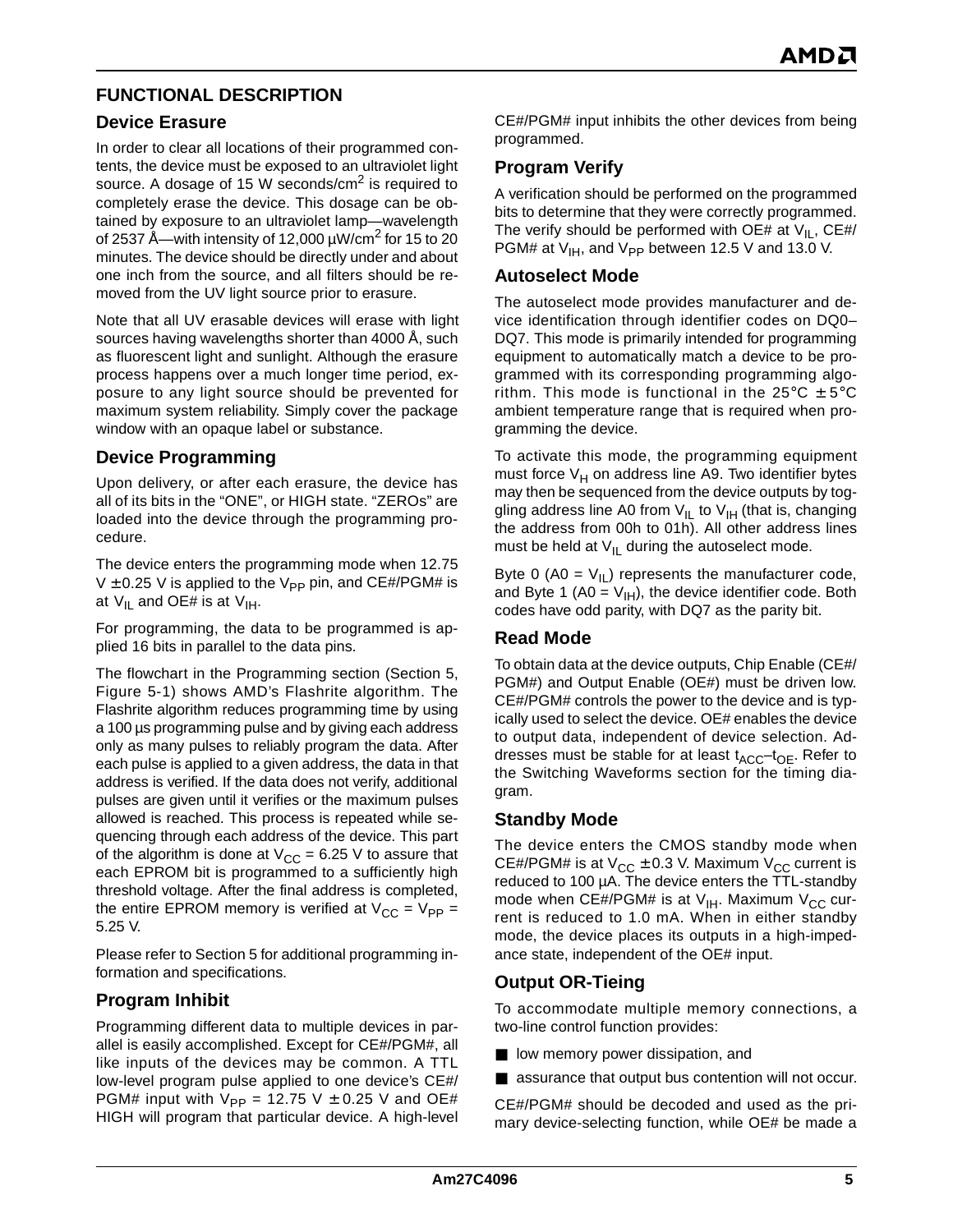## AMDA

common connection to all devices in the array and connected to the READ line from the system control bus. This assures that all deselected memory devices are in their low-power standby mode and that the output pins are only active when data is desired from a particular memory device.

#### **System Applications**

During the switch between active and standby conditions, transient current peaks are produced on the rising and falling edges of Chip Enable. The magnitude of

## **MODE SELECT TABLE**

these transient current peaks is dependent on the output capacitance loading of the device. At a minimum, a 0.1 µF ceramic capacitor (high frequency, low inherent inductance) should be used on each device between  $V_{\text{CC}}$  and  $V_{\text{SS}}$  to minimize transient effects. In addition, to overcome the voltage drop caused by the inductive effects of the printed circuit board traces on EPROM arrays, a 4.7 µF bulk electrolytic capacitor should be used between  $V_{CC}$  and  $V_{SS}$  for each eight devices. The location of the capacitor should be close to where the power supply is connected to the array.

|                       | IIIVPL VLLLVI IADLL      |                 |                 |                 |       |          |                  |
|-----------------------|--------------------------|-----------------|-----------------|-----------------|-------|----------|------------------|
| <b>Mode</b>           |                          | CE#/PGM#        | OE#             | A <sub>0</sub>  | A9    | $V_{PP}$ | <b>Outputs</b>   |
| Read                  |                          | $V_{IL}$        | $V_{IL}$        | X               | X     | X        | $D_{\text{OUT}}$ |
| <b>Output Disable</b> |                          | $V_{IL}$        | $V_{\text{IH}}$ | X               | X     | X        | High Z           |
|                       | Standby (TTL)            |                 | X               | X               | X     | X        | High Z           |
|                       | Standby (CMOS)           |                 | X               | X               | X     | X        | High Z           |
| Program               |                          | $V_{IL}$        | $V_{\text{IH}}$ | X               | X     | $V_{PP}$ | $D_{IN}$         |
| Program Verify        |                          | $V_{\text{IH}}$ | $V_{IL}$        | X               | X     | $V_{PP}$ | $D_{\text{OUT}}$ |
| Program Inhibit       |                          | $V_{\text{IH}}$ | X               | X               | X     | $V_{PP}$ | High Z           |
| Autoselect            | <b>Manufacturer Code</b> | $V_{IL}$        | $V_{IL}$        | $V_{IL}$        | $V_H$ | X        | 01h              |
| (Note 3)              | Device Code              | $V_{IL}$        | $V_{IL}$        | $V_{\text{IH}}$ | $V_H$ | X        | 19h              |

#### **Notes:**

1.  $V_H$  = 12.0 V  $\pm$  0.5 V.

2.  $X =$  Either  $V_{II}$  or  $V_{IL}$ .

3. A1–A8 and A10–17 =  $V_{II}$ .

4. See DC Programming Characteristics for  $V_{PP}$  voltage during programming.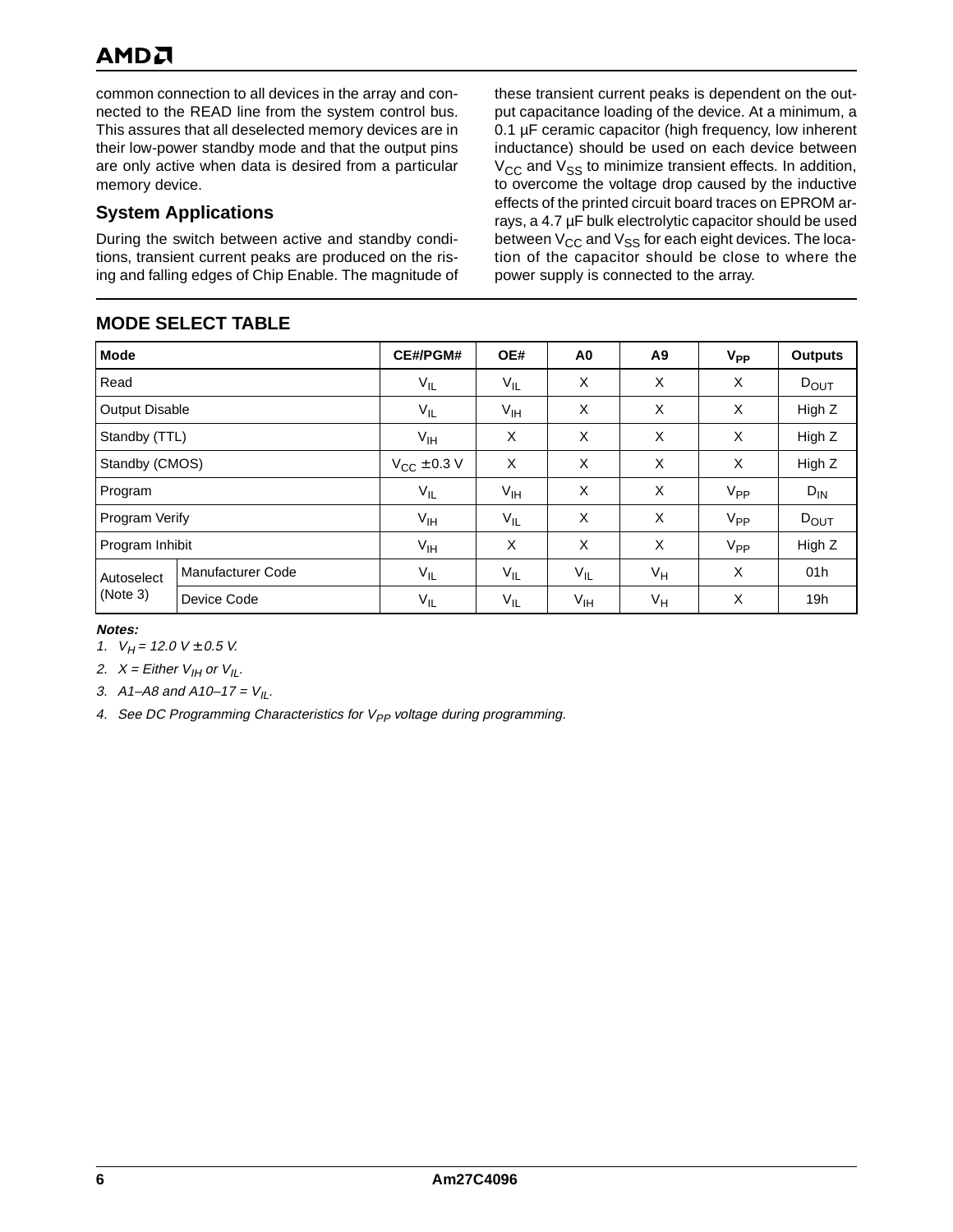#### **ABSOLUTE MAXIMUM RATINGS**

| Storage Temperature                                                                     |
|-----------------------------------------------------------------------------------------|
|                                                                                         |
| All Other Products -65°C to +150°C                                                      |
| <b>Ambient Temperature</b>                                                              |
| with Power Applied. -55°C to +125°C                                                     |
| Voltage with Respect to $V_{SS}$                                                        |
| All pins except A9, $V_{\text{PP}}$ , $V_{\text{CC}}$ -0.6 V to $V_{\text{CC}}$ + 0.6 V |
|                                                                                         |
|                                                                                         |
| Notes:                                                                                  |

- 1. Minimum DC voltage on input or I/O pins –0.5 V. During voltage transitions, the input may overshoot  $V_{SS}$  to -2.0 V for periods of up to 20 ns. Maximum DC voltage on input and I/O pins is  $V_{CC}$  + 5 V. During voltage transitions, input and I/O pins may overshoot to  $V_{CC}$  + 2.0 V for periods up to 20 ns.
- 2. Minimum DC input voltage on A9 is –0.5 V. During voltage transitions, A9 and  $V_{PP}$  may overshoot  $V_{SS}$  to -2.0 V for periods of up to 20 ns. A9 and  $V_{PP}$  must not exceed+13.5 V at any time.

Stresses above those listed under "Absolute Maximum Ratings" may cause permanent damage to the device. This is a stress rating only; functional operation of the device at these or any other conditions above those indicated in the operational sections of this specification is not implied. Exposure of the device to absolute maximum ratings for extended periods may affect device reliability.

#### **OPERATING RANGES**

| <b>Commercial (C) Devices</b>                     |
|---------------------------------------------------|
| Ambient Temperature $(T_A)$ 0°C to +70°C          |
| <b>Industrial (I) Devices</b>                     |
| Ambient Temperature $(T_A)$ -40°C to +85°C        |
| <b>Extended (E) Devices</b>                       |
| Ambient Temperature $(T_A)$ -55°C to +125°C       |
| <b>Supply Read Voltages</b>                       |
| $V_{CC}$ for $\pm$ 5% devices  +4.75 V to +5.25 V |
| $V_{CC}$ for ± 10% devices  +4.50 V to +5.50 V    |
|                                                   |

Operating ranges define those limits between which the functionality of the device is guaranteed.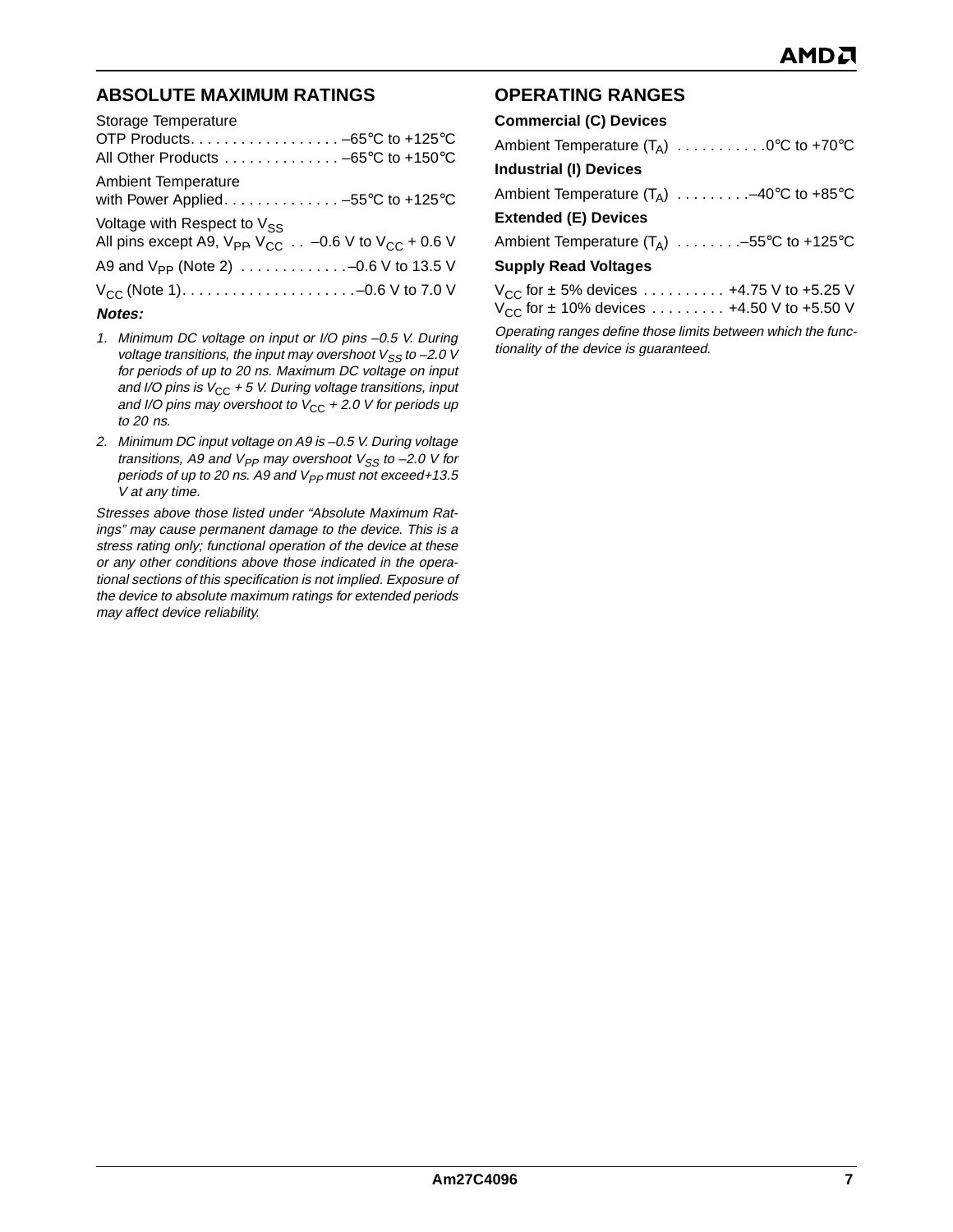#### **DC CHARACTERISTICS over operating range (unless otherwise specified)**

| <b>Parameter</b><br>Symbol | <b>Parameter Description</b>          | <b>Test Conditions</b>                   |             | Min | Max            | Unit |
|----------------------------|---------------------------------------|------------------------------------------|-------------|-----|----------------|------|
| $V_{OH}$                   | Output HIGH Voltage                   | $I_{OH} = -400 \mu A$                    | 2.4         |     | $\vee$         |      |
| $V_{OL}$                   | Output LOW Voltage                    | $I_{OL} = 2.1$ mA                        |             |     |                | V    |
| $V_{\text{IH}}$            | Input HIGH Voltage                    |                                          |             |     | $V_{CC}$ + 0.5 | V    |
| $V_{IL}$                   | Input LOW Voltage                     |                                          |             |     | $+0.8$         | V    |
| Īц                         | Input Load Current                    | $V_{IN}$ = 0 V to $V_{CC}$               |             |     | 1.0            | μA   |
| <sup>I</sup> LO            | Output Leakage Current                | $V_{OUIT} = 0$ V to $V_{CC}$             |             |     | 5.0            | μA   |
| $I_{\rm CC1}$              | $V_{CC}$ Active Current (Note 2)      | $CE# = V_{IL}$ , f = 5 MHz,              | C/I Devices |     | 50             |      |
|                            |                                       | $I_{OUT} = 0$ mA                         | E Devices   |     | 60             | mA   |
| $I_{CC2}$                  | V <sub>CC</sub> TTL Standby Current   | $CE# = V_{IH}$                           |             |     | 1.0            | mA   |
| $I_{CC3}$                  | V <sub>CC</sub> CMOS Standby Current  | $CE# = V_{CC} \pm 0.3 V$                 |             |     | 100            | μA   |
| $I_{PP1}$                  | V <sub>PP</sub> Supply Current (Read) | $CE# = OE# = V_{II}$ , $V_{PP} = V_{CC}$ |             |     | 100            | μA   |

**Caution**: The device must not be removed from (or inserted into) a socket when  $V_{CC}$  or  $V_{PP}$  is applied. **Notes:**

- 1.  $V_{CC}$  must be applied simultaneously or before  $V_{PP}$  and removed simultaneously or after  $V_{PP}$ .
- 2.  $I_{CC1}$  is tested with OE# =  $V_{IH}$  to simulate open outputs.
- 3. Minimum DC Input Voltage is –0.5 V. During transitions, the inputs may overshoot to –2.0 V for periods less than 20 ns. Maximum DC Voltage on output pins is  $V_{CC}$  + 0.5 V, which may overshoot to  $V_{CC}$  + 2.0 V for periods less than 20 ns.



11408F-5

**Figure 1. Typical Supply Current vs. Frequency**  $V_{CC}$  = 5.5 V, T = 25 $^{\circ}$ C



11408F-6

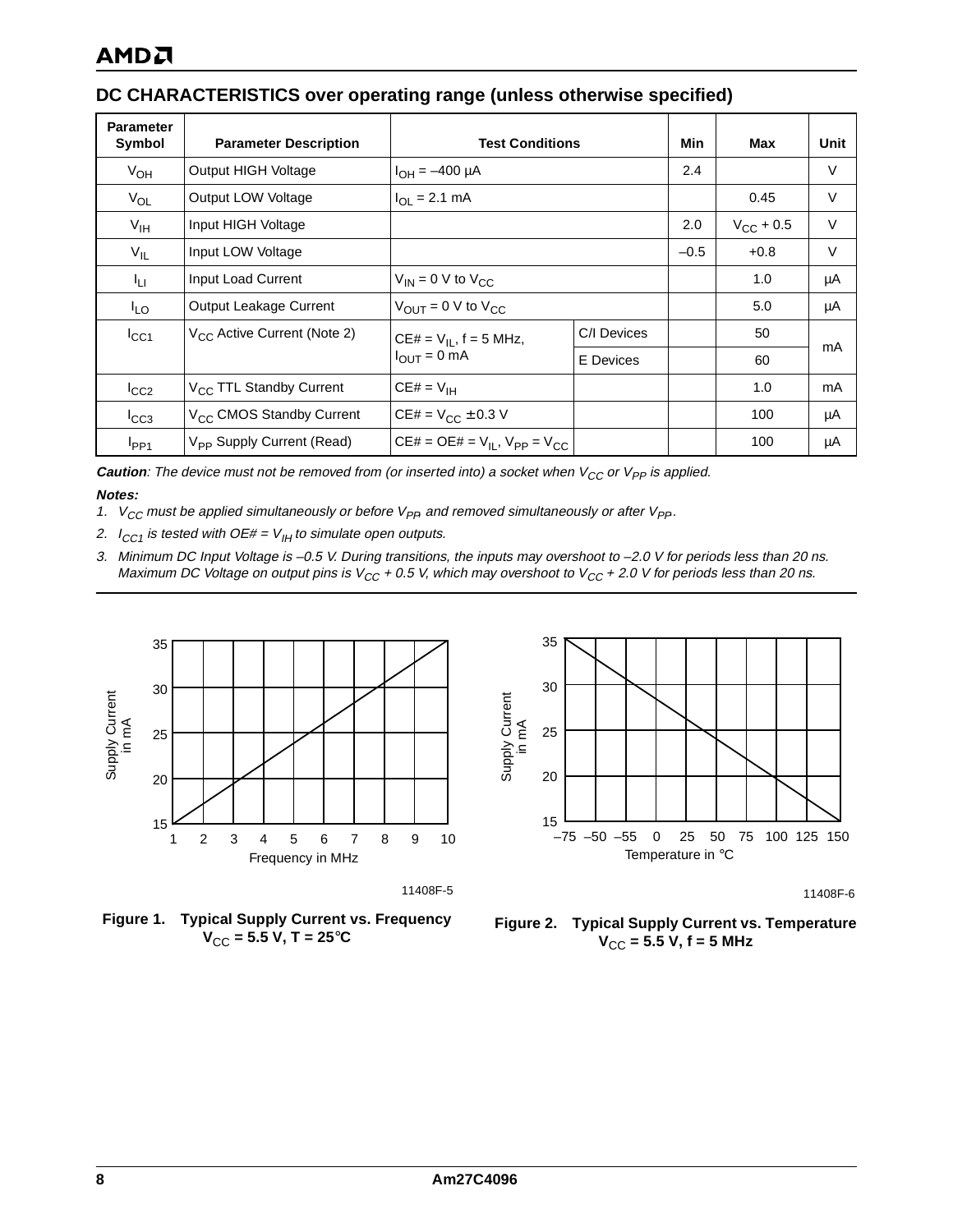#### <span id="page-8-0"></span>**TEST CONDITIONS**



**Table 1. Test Specifications**

| <b>Test Condition</b>                                      | All          | Unit |
|------------------------------------------------------------|--------------|------|
| Output Load                                                | 1 TTL gate   |      |
| Output Load Capacitance, CL<br>(including jig capacitance) | 100          | рF   |
| Input Rise and Fall Times                                  | $\leq 20$    | ns   |
| Input Pulse Levels                                         | $0.45 - 2.4$ | v    |
| Input timing measurement reference<br>levels               | 0.8, 2.0     | v    |
| Output timing measurement<br>reference levels              | 0.8, 2.0     |      |

11408F-7

**Figure 3. Test Setup**

#### **SWITCHING TEST WAVEFORM**



**Note:** For  $C_L$  = 100 pF.

11408F-8

#### **KEY TO SWITCHING WAVEFORMS**

| <b>WAVEFORM</b> | <b>INPUTS</b>                    | <b>OUTPUTS</b>                               |  |  |  |  |
|-----------------|----------------------------------|----------------------------------------------|--|--|--|--|
|                 |                                  | Steady                                       |  |  |  |  |
|                 |                                  | Changing from H to L                         |  |  |  |  |
|                 |                                  | Changing from L to H                         |  |  |  |  |
|                 | Don't Care, Any Change Permitted | Changing, State Unknown                      |  |  |  |  |
|                 | Does Not Apply                   | Center Line is High Impedance State (High Z) |  |  |  |  |

KS000010-PAL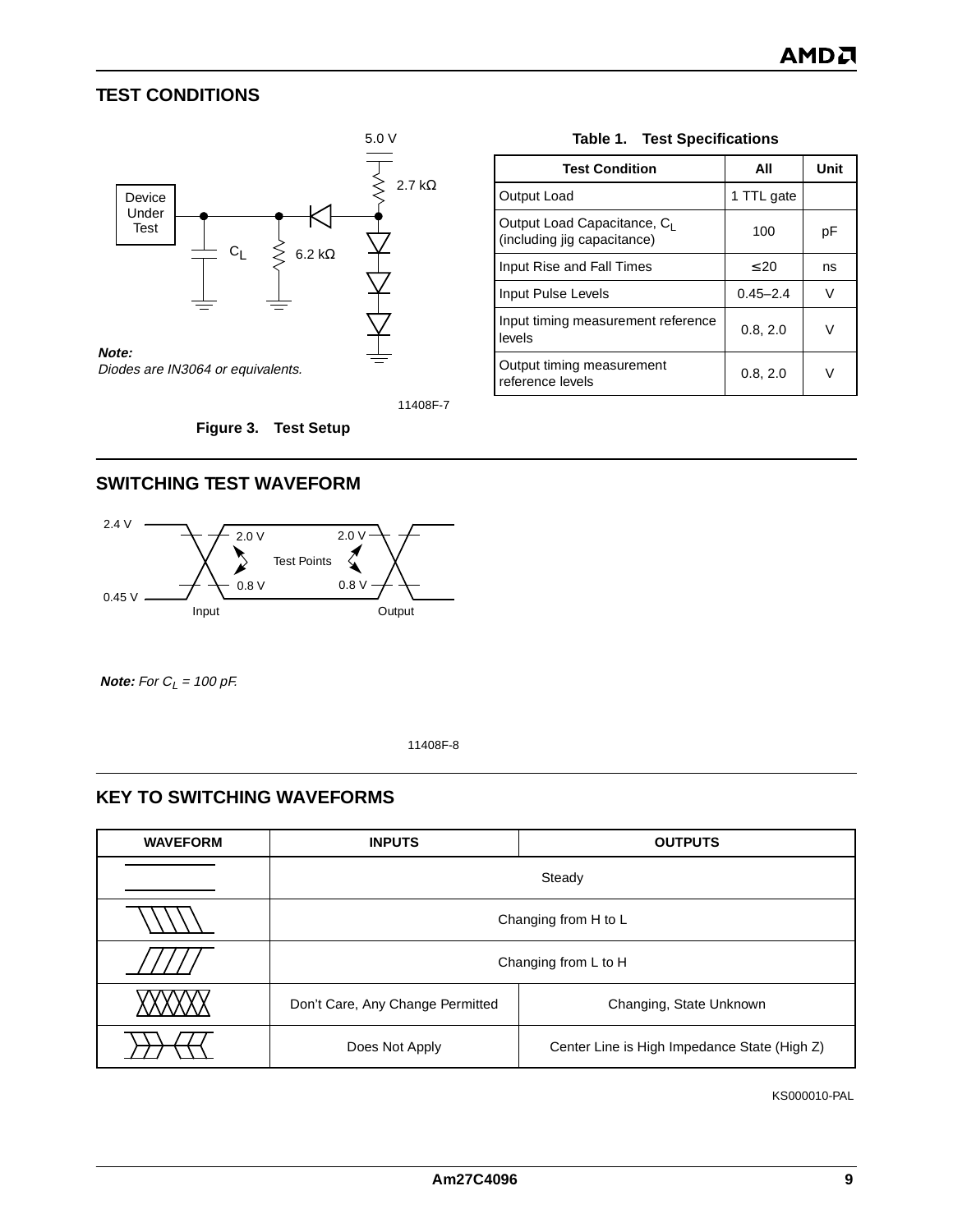## **AC CHARACTERISTICS**

|                                        | <b>Parameter Symbols</b>    |                                                                                              |                    |     |          |          |          | Am27C4096 |          |          |      |
|----------------------------------------|-----------------------------|----------------------------------------------------------------------------------------------|--------------------|-----|----------|----------|----------|-----------|----------|----------|------|
| <b>JEDEC</b>                           | <b>Standard</b>             | <b>Description</b>                                                                           | <b>Test Setup</b>  |     | $-95$    | $-105$   | $-120$   | $-150$    | $-200$   | $-255$   | Unit |
| t <sub>AVQV</sub>                      | t <sub>ACC</sub>            | <b>Address to Output Delay</b>                                                               | CE#<br>$OE# = VII$ | Max | 90       | 100      | 120      | 150       | 200      | 250      | ns   |
| $t_{\text{ELQV}}$                      | $t_{CE}$                    | Chip Enable to Output Delay                                                                  | $OE# = V_{II}$     | Max | 90       | 100      | 120      | 150       | 200      | 250      | ns   |
| t <sub>GLQV</sub>                      | $t_{OE}$                    | Output Enable to Output Delay                                                                | $CE# = V_{II}$     | Max | 50       | 50       | 50       | 65        | 75       | 75       | ns   |
| <sup>t</sup> EHQZ<br>t <sub>GHQZ</sub> | $t_{\text{DF}}$<br>(Note 2) | Chip Enable High or Output Enable<br>High to Output High Z, Whichever<br><b>Occurs First</b> |                    | Max | 30       | 30       | 40       | 40        | 40       | 60       | ns   |
| $t_{AXOX}$                             | $t_{OH}$                    | Output Hold Time from Addresses,<br>CE# or OE#, Whichever Occurs<br>First                    |                    | Min | $\Omega$ | $\Omega$ | $\Omega$ | $\Omega$  | $\Omega$ | $\Omega$ | ns   |

**Caution:** Do not remove the device from (or insert it into) a socket or board that has  $V_{PP}$  or  $V_{CC}$  applied.

#### **Notes:**

- 1.  $V_{CC}$  must be applied simultaneously or before  $V_{PP}$  and removed simultaneously or after  $V_{PP}$
- 2. This parameter is sampled and not 100% tested.
- 3. Switching characteristics are over operating range, unless otherwise specified.
- 4. See [Figure 3](#page-8-0) and [Table 1](#page-8-0) for test specifications.



#### **SWITCHING WAVEFORMS**

#### **Notes:**

- 1. OE# may be delayed up to  $t_{ACC} t_{OE}$  after the falling edge of the addresses without impact on  $t_{ACC}$ .
- 2.  $t_{DF}$  is specified from OE# or CE#, whichever occurs first.

#### **PACKAGE CAPACITANCE**

| <b>Parameter</b> | <b>Parameter</b>          |                        | <b>CDV040</b> |     | <b>PD 040</b> |     | <b>PL 044</b> |     |      |
|------------------|---------------------------|------------------------|---------------|-----|---------------|-----|---------------|-----|------|
| Symbol           | <b>Description</b>        | <b>Test Conditions</b> | Typ           | Max | Typ           | Max | <b>Typ</b>    | Max | Unit |
| $C_{\text{IN}}$  | Input Capacitance         | $V_{IN} = 0$           | 10            | 13  | 6             |     | 10            | 13  | рF   |
| $C_{OUT}$        | <b>Output Capacitance</b> | $V_{\text{OUT}} = 0$   | 10            | 13  | 8             | 10  | 12            | 14  | рF   |

#### **Notes:**

- 1. This parameter is only sampled and not 100% tested.
- 2.  $T_A = +25^{\circ}C, t = 1$  MHz.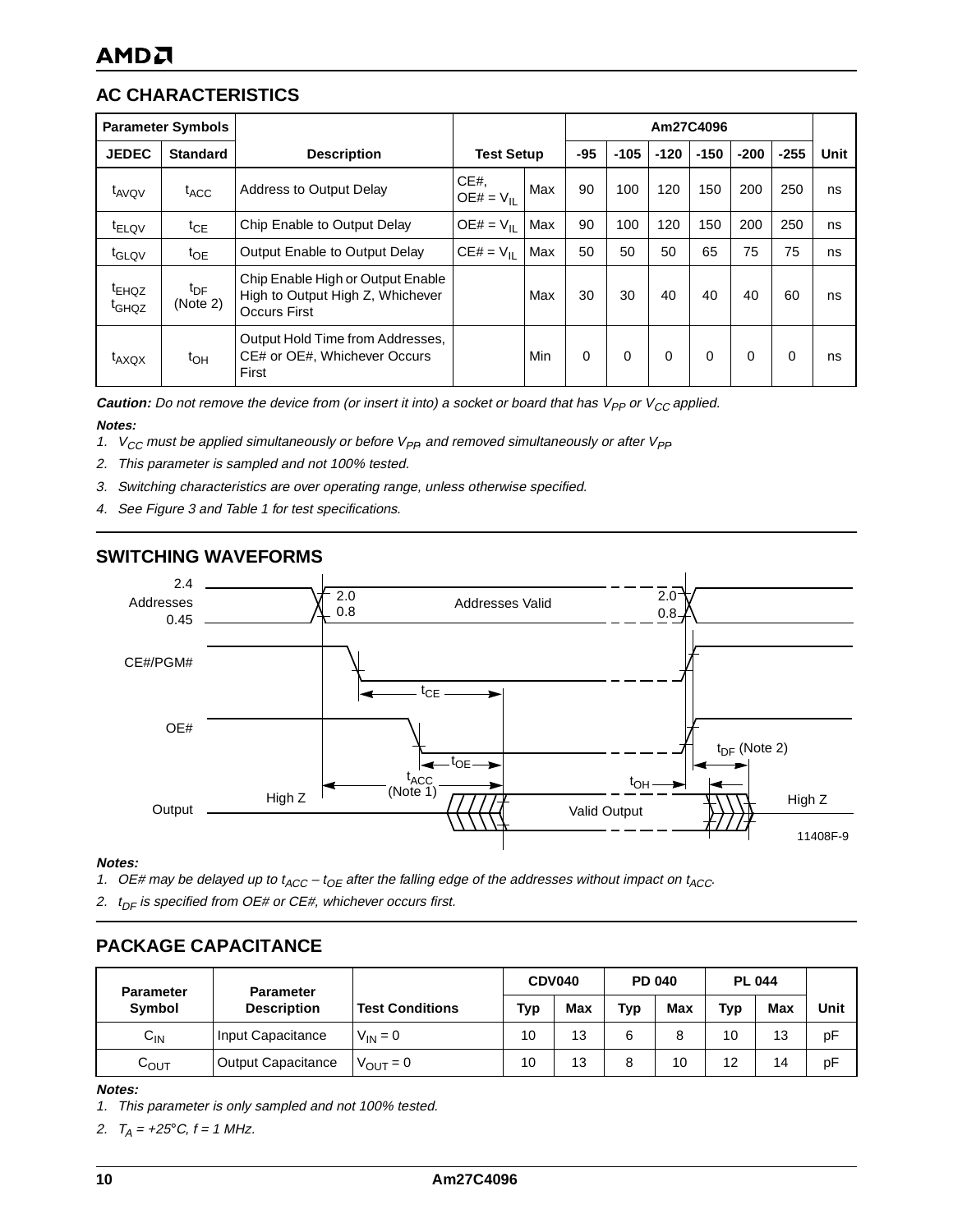#### **PHYSICAL DIMENSIONS\***

#### **CDV040—40-Pin Ceramic Dual In-Line Package, UV Lens (measured in inches)**



\* For reference only. BSC is an ANSI standard for Basic Space Centering.

#### **PD 040—40-Pin Plastic Dual In-Line Package (measured in inches)**